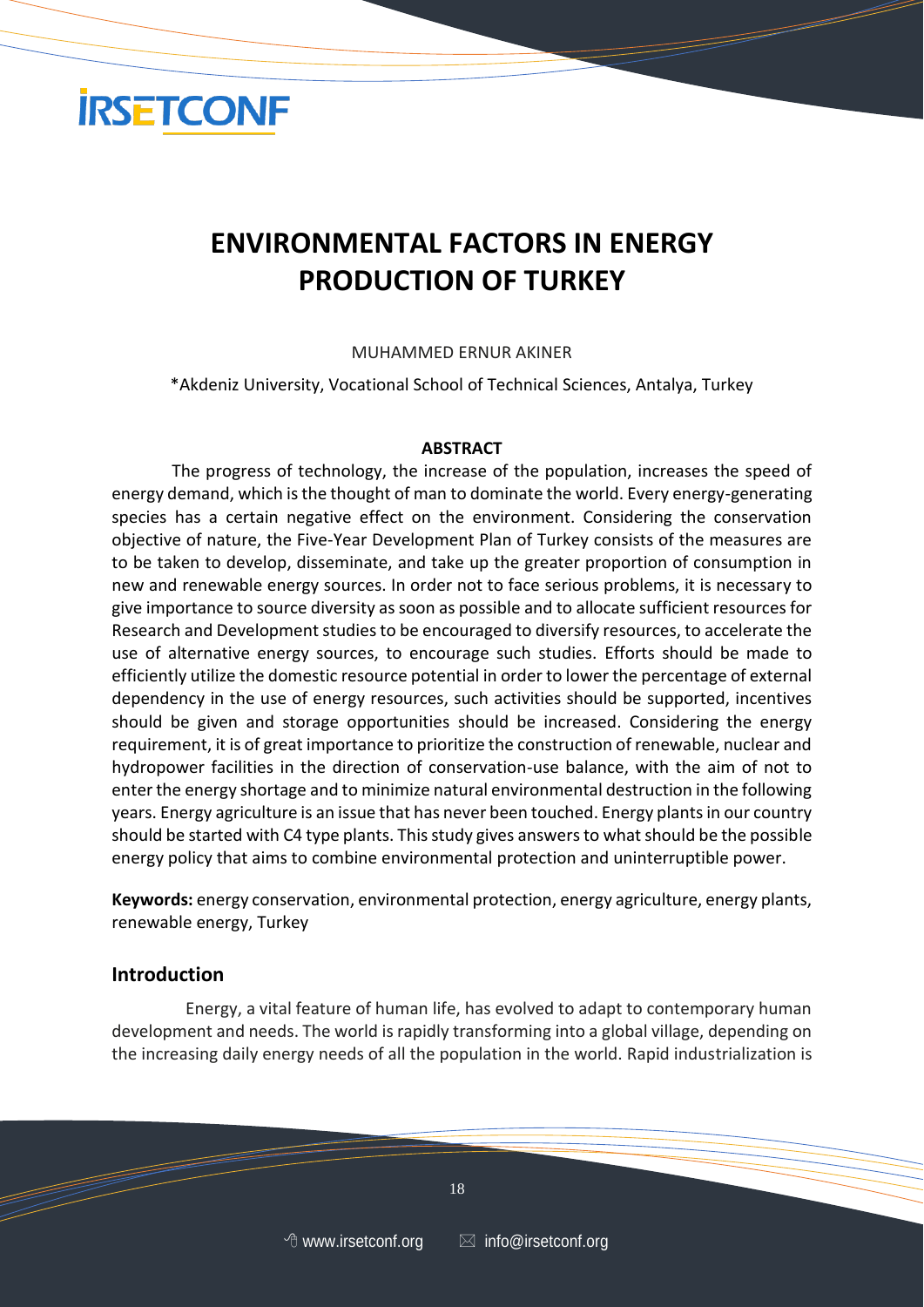

a debt of energy consumption and currently, most of the world's energy demand is provided by fossil fuel sources. For this reason, the future energy scenario in the world and the phenomenon of global warming lead the world's energy mix to renewable and sustainable energy (RSE) sources (Hosseini & Wahid, 2016). Renewable energy sources are energy sources from the natural and permanent energy flow occurring in our immediate environment. These include bioenergy, direct solar energy, geothermal energy, hydroelectric, wind and Ocean Energy (tide and wave) (Owusu & Asumadu-Sarkodie, 2016). Global energy demand and environmental concerns are the driving force for the use of alternative, sustainable and clean energy sources (Hosenuzzaman et al., 2015). The study reviewed opportunities for renewable energy sources in Turkey and some regarding issues such as energy security, energy access, social and economic development, mitigation of climate change and the reduction of environmental and health impacts.

Turkey is one of the energy-intensive economies compared to developed countries, despite the recent progress in energy efficiency. However, Turkey uses energy resources inefficient and consumes more energy to produce a product. During the planned development period, primary energy consumption in Turkey increased significantly due to the increase in economic growth, the development of multi-faceted industrial activities and the change in demographic structures (State Planning Organization, 2001). Turkey aims to carry out studies aimed at improving energy efficiency in selected sectors and areas, spreading existing applications, raising public awareness by announcing sample applications and ultimately contributing to demand-side management (Ministry of Development of Turkey, 2013).

Turkey has a wide spectrum of energy sources such as coal, lignite, asphalt, oil, natural gas, hydro, geothermal, wood, animal and plant wastes, sun and wind. Turkey's national energy production is currently unable to meet its energy supply. The easiest way for Turkey is to develop coal-burning technologies in thermal power plants, in order to increase energy production. However, air pollution is an important environmental problem as confirmed by academic studies on this subject (Kok & Benli, 2017). One of the most important ways to reduce this negative impact of fossil-based energy resources is undoubtedly the use of renewable energy sources.

There is a strong relationship between energy consumption and economic growth. However, the relationship between renewable electricity consumption and economic development is still not sufficiently explored, and a systematic empirical analysis of this issue is lacking (Asumadu-Sarkodie & Owusu, 2017). Regulation efforts and commercialization of the power must be spread deep into the entire energy production life cycle (Camilo et al., 2017). Energy strategies can play a crucial role as inputs for decision-making and implementation of measures within the energy policy. This study presented energy strategies to help achieve the

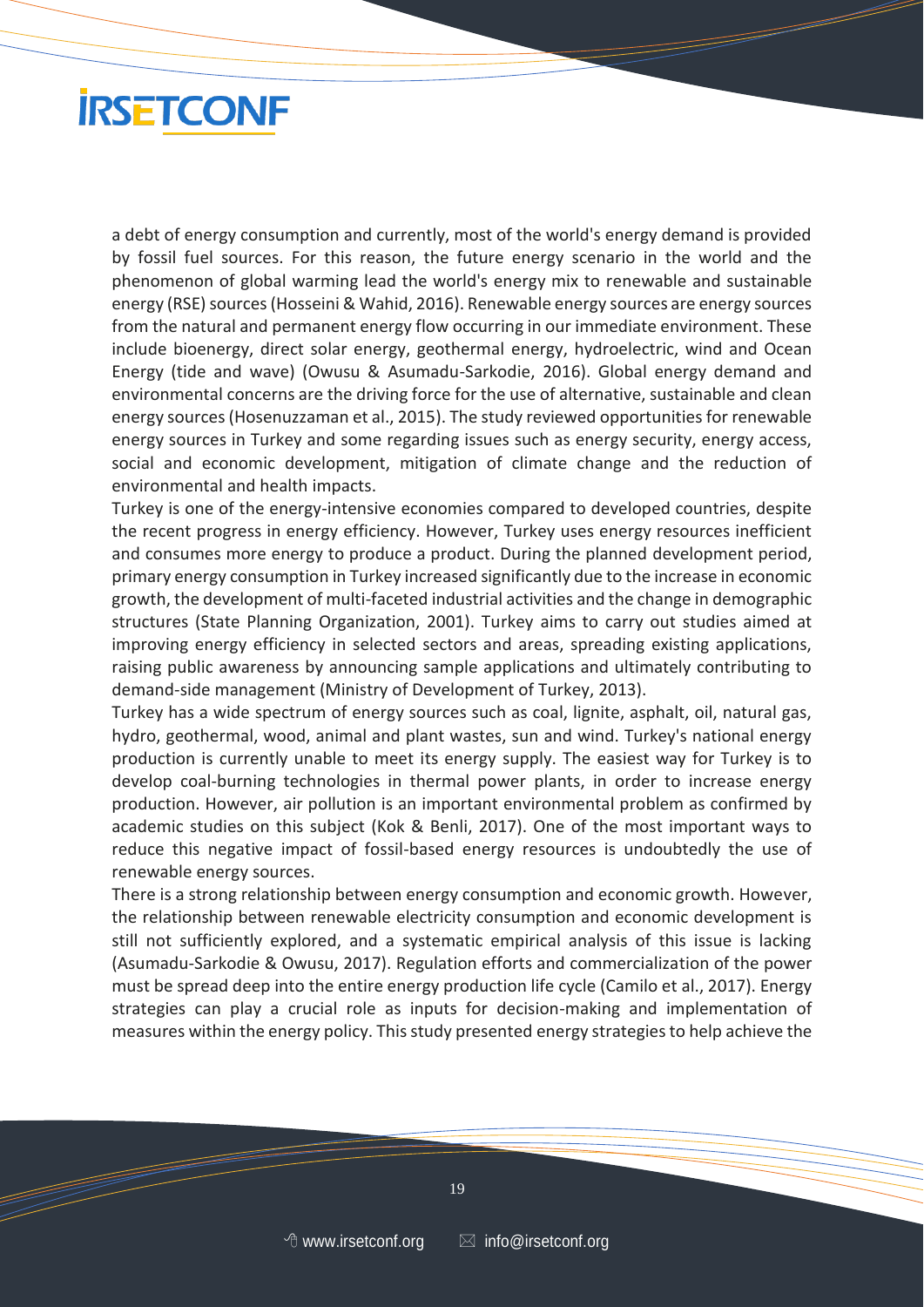

renewable energy target, thereby reducing emissions, mitigating climate change and providing clean and clean energy for the next generation.

Mitigation of climate change requires a transition from fossil energy sources to renewable energies, and bioenergy products are considered to be one of the potential sources. The structure of energy consumption and the conditions of SOx, NOx and CO2 emissions affect global changes (acid rain and greenhouse effect) (Bilgen, 2014). Multi-disciplinary perspectives on energy consumption, energy security, and energy policy issues examines the relationship between energy consumption and greenhouse gas emissions (Bauwens, 2016). The fossil fuel consumption in the transport system and the energy-intensive sectors, which are the main pillars of civilization, are associated with the progress of greenhouse gas emissions. Future energy sources are expected to be sustainable, but sustainability of energy production is being discussed because of concerns about inherent competitiveness for the deterioration of the arable land and food and feed markets (Bentsen & Møller, 2017).

As a promising energy carrier, hydrogen is the perfect candidate for meeting the world's energy demands and at the same time reducing toxic emissions (Hosseini & Wahid, 2016). The energy supply tool will transform from fossil fuel and nuclear energy into a renewable energy source, and it will be a major transition to success over time, even as the population grows (Ekpeni et al., 2014).

Turkey does not use renewable energy resources efficiently, should encourage new technologies and use all renewable energy potential (Bahadir et al., 2016). Reducing Turkey's dependence on foreign energy, a transition to energy forestry and energy agriculture, obtaining biofuels from these and developing biogas from manure, waste and garbage are important (Sekerci et al., 2017). In Turkey, renewable energy production should be increased in order to increase the country's economic level, reduce foreign dependence and environmental pollution and increase the country's development level. This study offers renewable and sustainable energy policies in Turkey.

#### **Methodology**

This study aims to evaluate Turkey's renewable energy capacity in order to take into account key priorities in Turkey's energy policy. Turkey has limited amounts of fossil fuel, so it is dependent on foreign energy. It is important to reduce Turkey's dependence on foreign energy. The energy policies of the Turkish government should support domestic energy resources and use installed power plants efficiently in Turkey. In order to reduce Turkey's energy production costs and dependence on other countries, coal should be consumed more in the industry and electricity production, which is the most reliable source of internal energy in Turkey (Sekerci et al., 2017). In order to reduce Turkey's energy production costs and dependence on other countries, coal should be consumed more in the industry and electricity

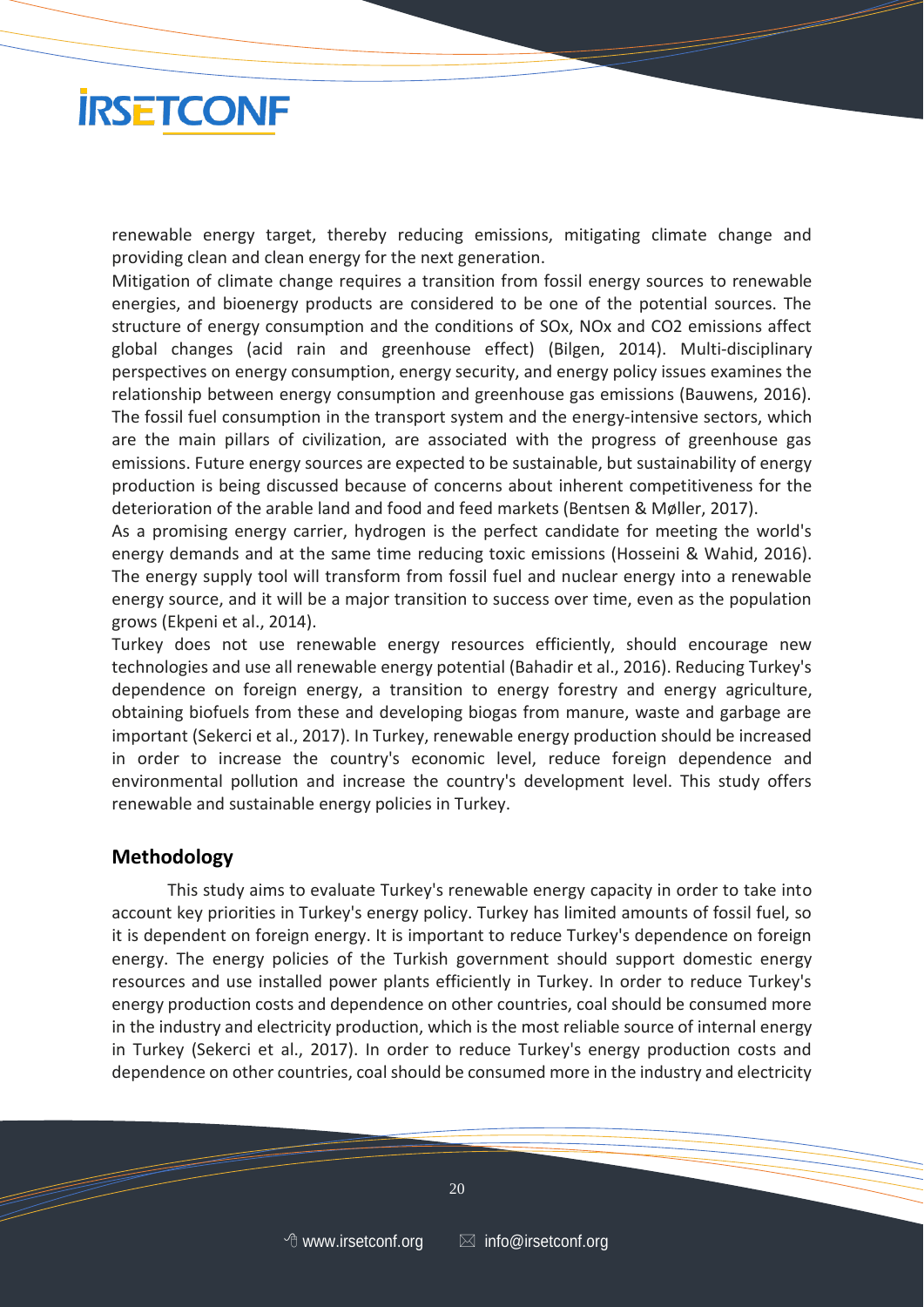

production, which is the most reliable source of internal energy in Turkey (Bahadir et al., 2016). In a short-term, the Turkish government should develop coal-burning technologies in thermal power plants, thereby increasing energy production and contributing to Turkey's developing economy (Sekerci et al., 2017). By the way, natural gas is an expensive energy source and consumption is high in Turkey (Bahadir et al., 2016).

Primary energy consumption is being increased by approximately 4.5 percent per year and reached 78.8 million tons of oil equivalent. Also, electricity consumption is being increased by 8.2 percent per year and reached 126.8 billion kWh. In order to achieve the expected targets for privatization, transport communications and energy sectors dominated by public capital is being liberalized and arrangements for the participation of the private sector is being continued for a long time (State Planning Organization, 2001).

However, Turkey has a high renewable energy potential, such as biomass, hydroelectric, wind, solar, geothermal energy, but the current utilization rate of these resources is very low. In recent years, hydraulic, solar, geothermal and wind-based energy production has become widespread in Turkey (Sekerci et al., 2017). The transition from a fossil fuel-based energy system to a renewable energy systems-based system is a process in which renewable energy systems penetration should be guided by specific targets in the medium term (Vidal-Amaro et al., 2015). The Turkish government aims to produce 30% of the country's electricity demand from renewable energy sources and to activate two nuclear power plants with a total installed capacity of approximately 10,000 MW by 2023 (Melikoglu, 2016).

Within the context of EnviroGRIDS project of the European Union (EU), 2050 projections show that electricity consumption from small and medium-sized renewable energy sources, including solar and wind, will account for 15% of the total, while solar heat will account for about 16% in Turkey (Basaran et al., 2015). The goal for Turkey should be generating at least double of this value, which means 35% electricity from renewable energy with the optimal combinations of biomass, hydroelectric, wind, solar, geothermal energy. According to Melikoglu (2016), energy targets are calculated in detail and it has been determined that Turkey should spend an average of USD 61.0 billion on renewable energy sources in order to achieve Vision 2023 energy targets.

EU wants to fulfill its commitments to reduce the CO2 emissions by 2050, it is very important that renewable energy sources in the electricity sector be rapidly disseminated (Eleftheriadis & Anagnostopoulou, 2015). Not only EU countries, but also other countries in the world also have achieved a greater awareness of renewable energy use. Non-renewable energy and agriculture per capita have a positive impact on emissions. Beyond that, CO2 emissions per capita in five North African countries (Algeria, Egypt, Morocco, Sudan, Tunisia) during the period 1980-2011 shows that the agricultural sector in this region is less polluting than other sectors, such as production and transport (Jebli & Youssef, 2017). Also, policymakers of BRICS

 $\sim$  21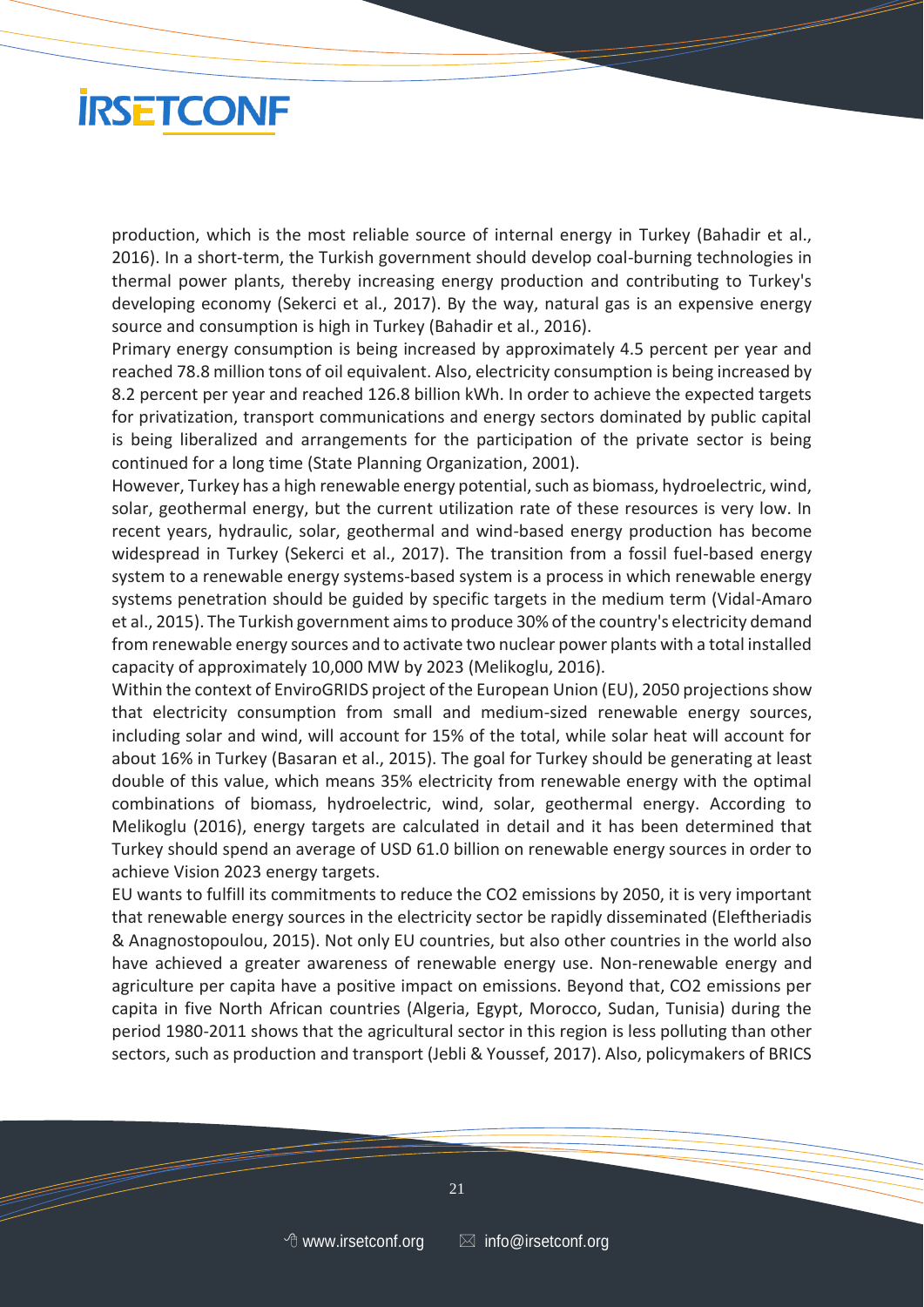

countries (e.g. Brazil, Russia, India, China, and South Africa) have encouraged renewable energy consumption and strengthen agriculture management to stop global warming (Liu et al., 2015; Liu et al., 2017). Moreover, increasing natural gas and renewable energy consumption reduces CO2 emissions by 0.1641% and 0.6201%, respectively, by 1% for BRICS countries (Dong et al., 2017). The Chinese government is expected to achieve large amounts of CO2 emission reduction potential (approximately 40% of the total CO2 emissions present) by adjusting the industrial structure, narrowing the technology gap between regions, promoting market reform and strengthening the environment (Feng et al., 2017).

#### **Hydroelectric energy**

Hydroelectric production does not produce greenhouse gases and is therefore often referred to as a green energy source. Hydropower is considered as a renewable resource since the water that is used to power the turbines is not lost during the process and it can be reused again to produce electricity.

#### **Geothermal energy**

Geothermal energy is a natural source of heat energy from inside the Earth. The interior of the Earth is accessible by drilling, and the gradient is far above the average gradient (Owusu & Asumadu-Sarkodie, 2016). According to Melikoglu (2017), the potential for geothermal energy in Turkey is estimated at approximately 4500 MW. Turkey's geothermal energy board capacity reached 623,9 MW at the end of 2015. Vision 2023 targets were proposed to be modified to increase geothermal energy installed capacity to 1000 MW. In this way, the share of geothermal energy in Turkey's installed capacity in 2023 can rise to 0.8% (Melikoglu, 2017).

#### **Solar energy**

Solar energy technology is obtained from sunlight to produce electricity using photovoltaic (PV) system (Owusu & Asumadu-Sarkodie, 2016). Photovoltaic (PV) cells are the basic elements to convert solar energy into electricity and the sun provides  $3.6x10 \text{ A}$  TW (Terawatt) power (Hosenuzzaman et al., 2015). PV is a convenient way to capture solar energy, where PV's energy production is increasing steeply. However, the PV system is highly weather dependent. It is self-reliant without adequate capacity storage devices, such as conventional motor generators, such as batteries or backup systems. The reliability of the system increases significantly when it hybrids with the provision of two system storage devices (Bhandari et al., 2015). Hybrid renewable energy system (HRES) shows that artificial intelligence can optimize the system in a good way without long-term weather data. Since PV and wind generator costs are low in recent years, HRES is becoming increasingly popular for

 $\overline{\phantom{a}}$  22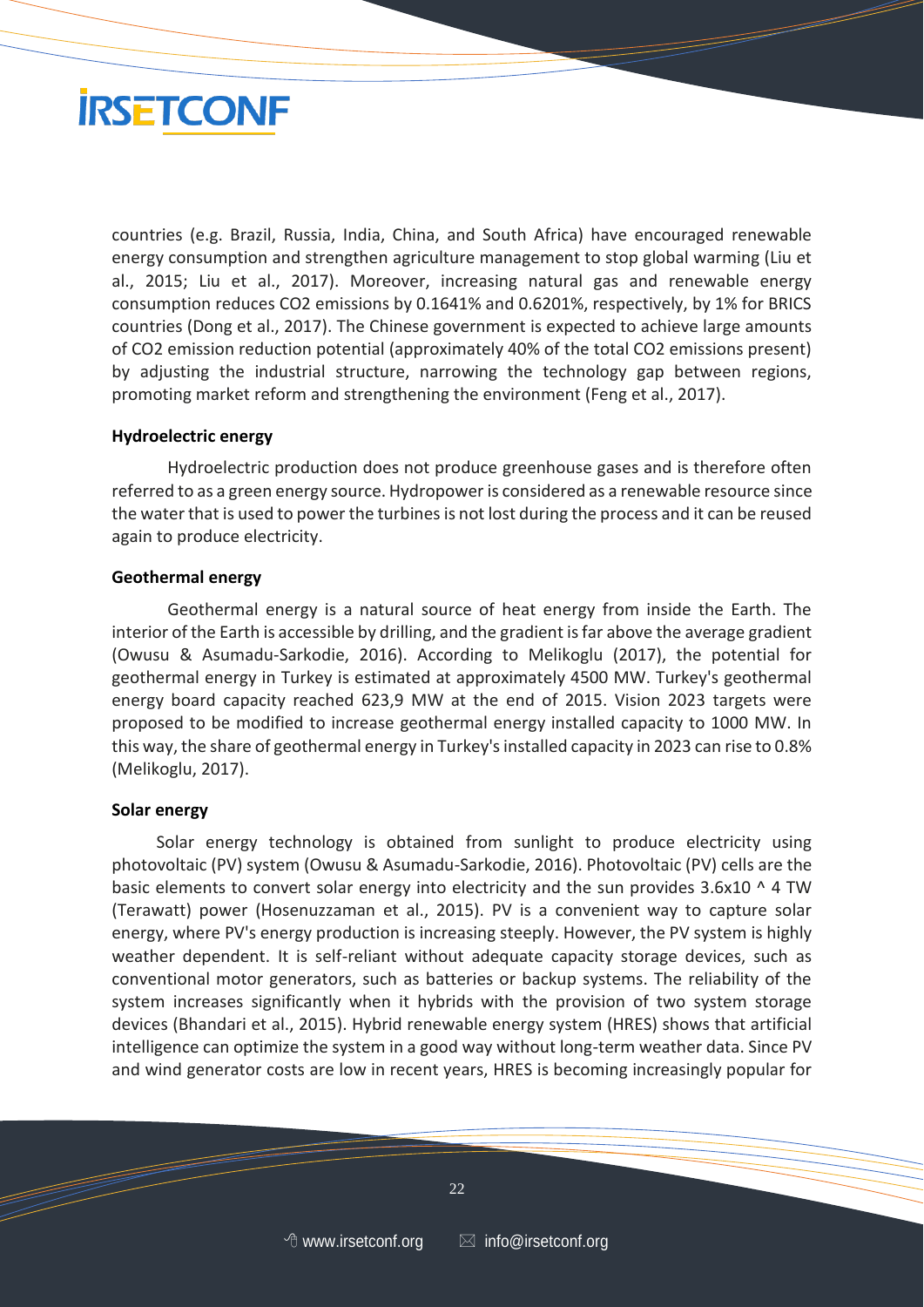

electricity generation in rural areas (Bhandari et al., 2015). Also, it is possible to achieve greater energy efficiency in solar power plants using sun tracking systems (Mammadov, 2017).

#### **Wind Energy**

Wind energy uses the kinetic energy of moving air. Creation of a global opportunity through international cooperation that supports the developing countries for renewable energy will reduce the cost of renewable energy investments (Owusu & Asumadu-Sarkodie, 2016). Weitemeyer et al. (2015) claim that 50% of the electricity demand in Germany can be met by renewable energy systems such as an optimum mix of wind and solar power production without being stored. Turkey should encourage the use of wind energy as a part of the hybrid renewable energy system (HRES) and also as a new potential for the mitigation of climate change.

#### **Biomass Energy**

The energy recovery from biogas has reduced the environmental burden of the regular storage area. The results of many studies confirm that the waste energy (WTE) plant has environmental advantages, energy recovery, and less environmental impact (Leme et al., 2014). Microalgae is also a very eco-friendly material to mitigate greenhouse gas emissions and it produces large quantities of biomass that can be used for biofuels (Maity et al., 2014). Turkey is intensifying its local resource exploration activities, while on the other hand, is trying to exploit renewable energy sources, increase energy efficiency, and stimulate many other potential such as benefiting from the country's geographical location. Biomass is an important potential among renewable energy sources that will have a large share in the near future. It represents a versatile energy source that can be easily stored with biomass and converted into electricity and heat. It also has the potential to be used for variable purposes such as biomass, feed, fuel and bioethanol (Ekpeni et al., 2014).

Biomass energy is a popular renewable energy method in countries with the agricultural infrastructure required for the cultivation of C4 plants and the cultivation of energy plants. For instance, energy resources are being diversified during post-socialist transformation in favor of energy security of former socialist countries. This led to a rapid increase in the number of agricultural biogas plants and the rate of energy produced from the agricultural biogas as well as the increase in total energy production from the renewable energy systems. Among the former socialist countries, the Czech Republic remains the leader in the production of energy from agricultural biogas (Chodkowska-Miszczuk et al., 2017).

Most of the grass species have 4-carbon compounds, which are called C4 plants, as the first product in photosynthesis (Poudel, M., & Dunn, 2017). C4 photosynthesis produces almost a

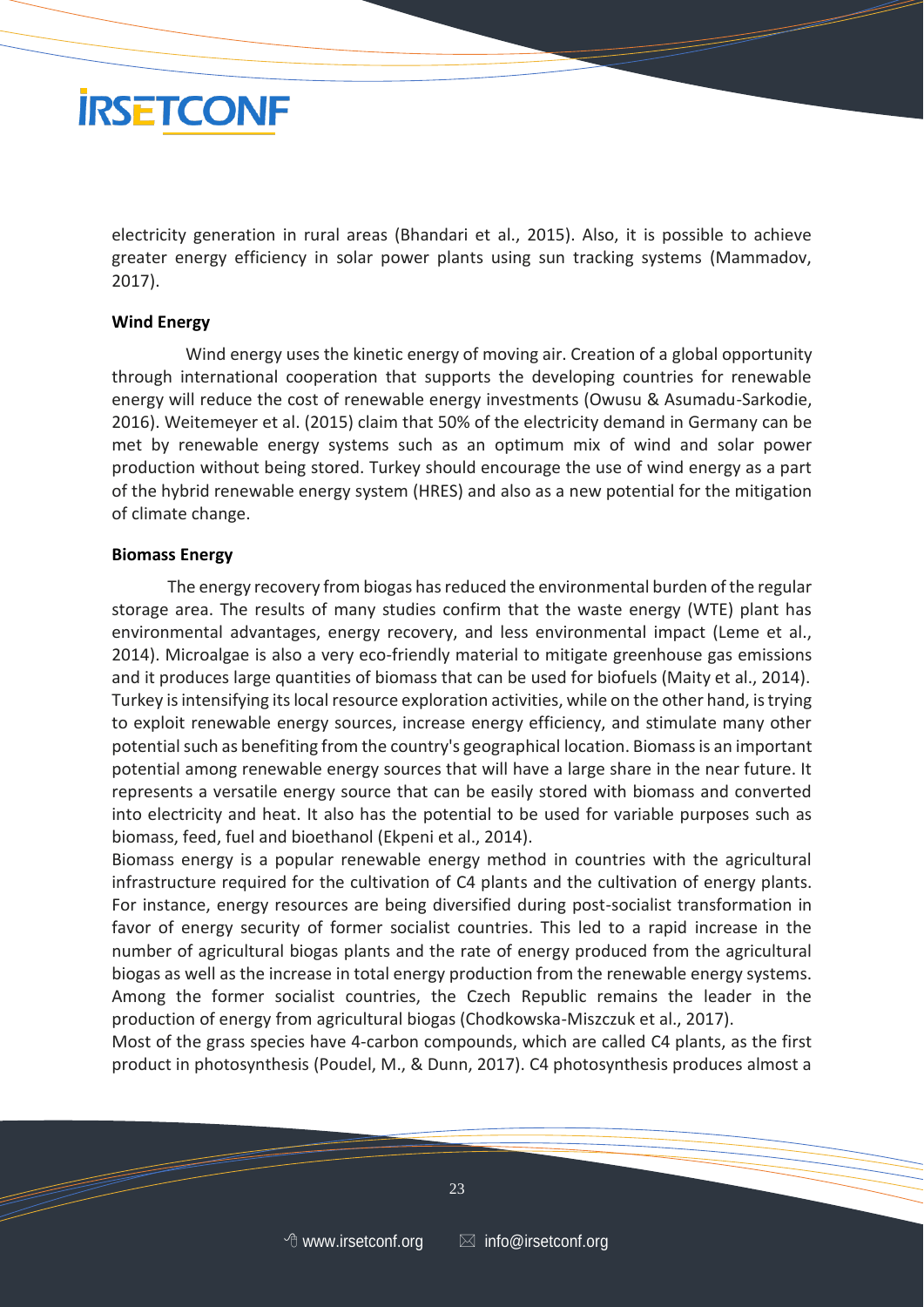# **IRSETCONF**

quarter of all the world's primary productivity, even though it has only a few plants that can compete (Kar et al., 2017). With the ability of high photosynthesis, sugar cane, corn, sweet sorghum, sprouts, oil and sugar crops, which capture the important part of light coming to earth, turn it into organic materials as a source of energy and are much more successful than other plants, have been put forward in recent years and their production has been started for this purpose in contemporary countries. In some studies conducted in our country in previous years, most of these plants, which usually have C4 properties, have been investigated and the hopeful ones have been determined. Energy is the biggest import item in Turkey. Energy problem cannot be solved without planning how the energy plant production areas can be located in field, garden, pasture cultures.

### **Hydrogen Energy**

Currently, hydrogen production from non-renewable sources in the world is raided. For each ton of hydrogen produced from coal and hydrocarbons, approximately 5 and 2.5 tonnes of carbon is released in the form of CO2, respectively (Hosseini & Wahid, 2016). Hydrogen is produced at high pressure in gasification of biomass in supercritical water (scwg) as a renewable energy source that can be used as a fuel and it requires a small amount of energy to pressurize the hydrogen in the storage tank (Dincer & Acar, 2015).

## **Findings and recommendations**

A substantial portion of the public electricity generation facilities and all distribution assets should be privatized. Turkey should support local production for equipment such as wind terminals and solar panels. The country should provide resource diversity by giving priority to local resources. The use of solar energy should be promoted. Energy activities should be carried out considering environmental dimension. Energy should be provided for consumers in a cost-effective and timely manner (Basaran et al., 2015). External envelope and heating systems surrounding the building should be converted into heat insulated buildings with inadequate insulation to meet the current standards (Ministry of Development of Turkey, 2013). New technologies should be used to identify energy consumption habits. For instance in their study, Urquizo et al. (2018) used an innovative field-based approach to map and monitor heat loss from a group of buildings using thermal images and to identify the energy consumption from an air source.

The main principle in the energy sector must be to meet the continuous and uninterrupted energy demand of the increasing population and the developing economy in a reliable supply system at the lowest possible cost (State Planning Organization, 2001). In order to create a healthy variety of electricity supply, nuclear energy is going to be included among the sources of

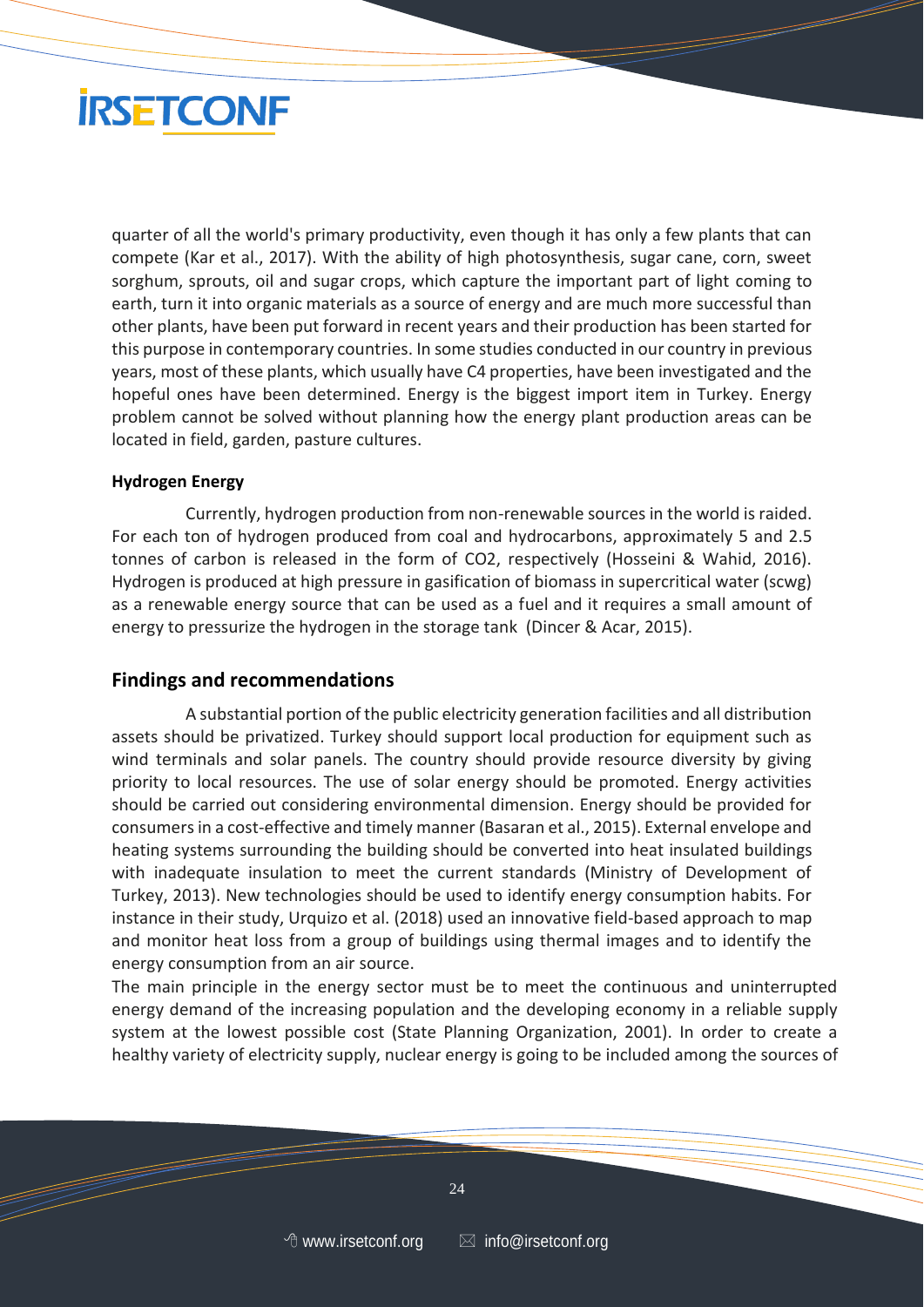# **IRSETCONF**

electricity production in Turkey (State Planning Organization, 2006). Turkey can benefit from nuclear energy if it creates a comprehensive nuclear energy plan, creates an appropriate legal framework, and participates in the development of nuclear technology in the domestic industry (Sirin, 2010). Renewable and nuclear energy investments are expected to reach approximately 110 billion US dollars or approximately 90% of Turkey's estimated energy expenditure by 2023 (Melikoglu, 2016). Nuclear energy is used or planned in 40 countries around the world, but the contribution of nuclear energy to sustainable development remains a contentious area (Gralla et al., 2016). Nuclear and non-nuclear countries showed higher levels of carbon emissions and household consumption compared to countries that plan to use nuclear energy and do not use nuclear energy (Gralla et al., 2017). According to the World Nuclear Association (WNA) data, greenhouse gas emissions from nuclear power plants are lower than renewable energy sources such as solar and biomass, which are the same level as hydroelectric and wind power plants. For example, as shown, the amount of carbon released to generate 1 kWh of electricity is 29 g for hydroelectric power plants, 39 g for nuclear power plants, 115 g for solar power plants, and 1074 g for power plants (Kok & Benli, 2017). In Turkey, nuclear energy production will significantly reduce dependence on energy production. The discussions on producing electricity with nuclear energy in Turkey are based on the 1970s. Parallel to this economic growth, Turkey's energy demand increased rapidly at the end of 2015 and reached 269 billion kWh. This demand is expected to reach around 425 billion kWh by 2023, as is anticipated by the Ministry of Energy and Natural Resources (Kok & Benli, 2017). The Akkuyu Nuclear Power Plant (NPP) is planned to produce 35 billion kWh of electricity per year and 34 billion kWh of electricity per year for Sinop NPP production (Kok & Benli, 2017).

### **Conclusion**

In Turkey, renewable energy production should be increased in order to increase The main goal of this study was to investigate whether the selection of the renewable energy resources in Turkey is sustainable and how the transition from fossil fuel-based energy sources to renewable energy sources can affect the quality of the weather in a positive way. The extensive use of fossil fuels is considered unsustainable as a result of depletion of supply and the contribution of greenhouse gas emissions to the atmosphere by greenhouse gas emissions to climate change (Maity et al., 2014). Turkey has limited reserves of fossil fuel, so it is dependent on foreign energy. Turkey uses energy resources inefficient also spends more energy to produce a product. The energy policies of the Turkish authority should support national energy resources and use installed power plants efficiently in Turkey.

the country's economic level. This will also lead to independence from foreign investments. The findings suggest that the usage of the sustainable renewable energy leads to the

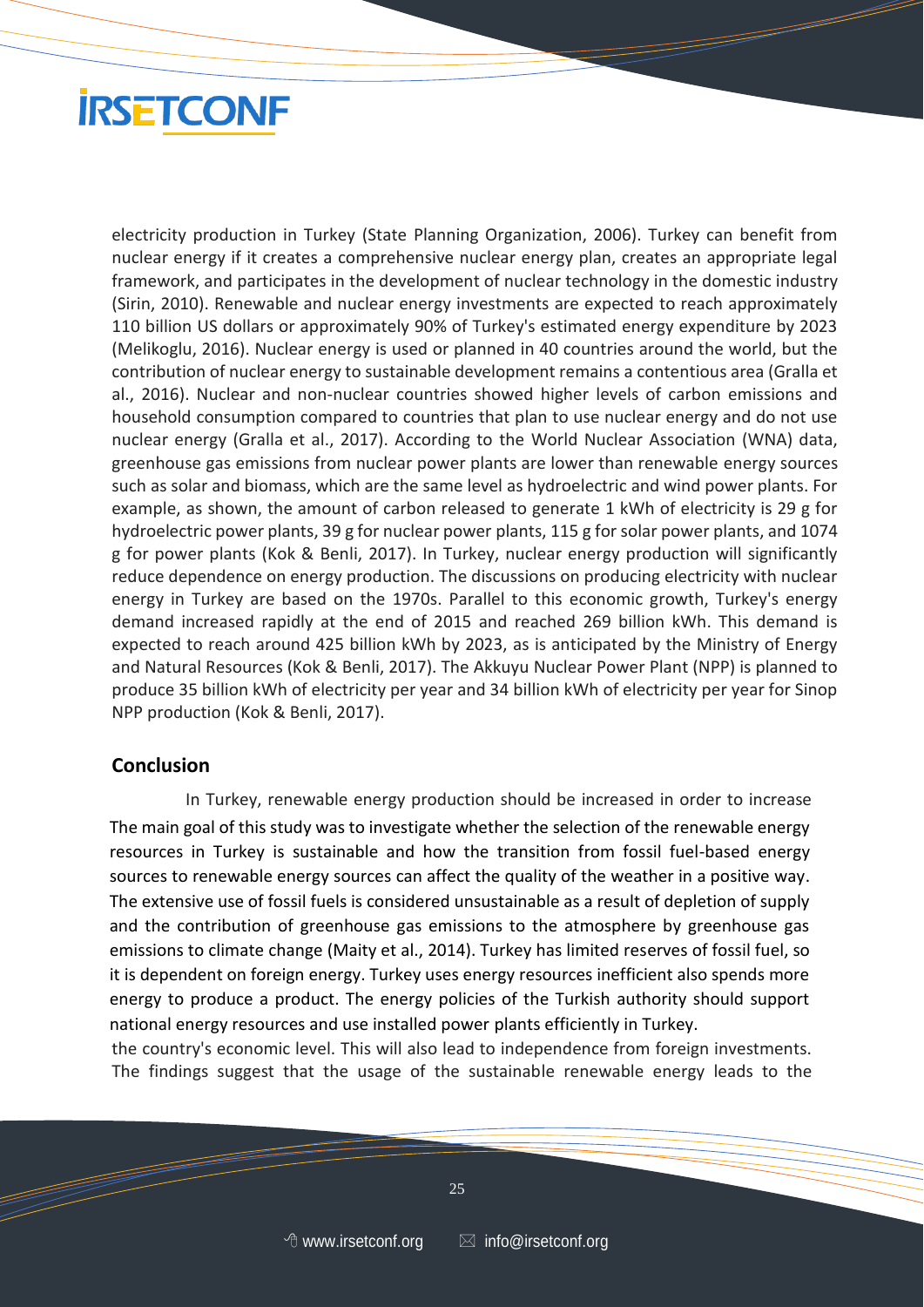

reduction of the greenhouse gases (GHG) emissions, especially the depletion rate of the ozone layer due to carbon dioxide (CO2). Turkey will complete the development of both environmental and economic sense with this development initiative.

Turkey is not rich in energy resources and environmentally friendly energy technologies should be supported. Energy consumption and therefore energy supply at minimum quantity and cost should be the main target within the framework of a sustainable development approach that will support the economic and social development and have a minimal destructive impact on the environment. Beyond renewable energy systems, nuclear energy is seen by the government as a cheap, sustainable, environmentally friendly system. It is an important way to diversify energy types, and reduce dependence on energy.

### **References**

- [1] Asumadu-Sarkodie, S., & Owusu, P. A. (2017). The impact of energy, agriculture, macroeconomic and human-induced indicators on environmental pollution: evidence from Ghana. *Environmental Science and Pollution Research, 24*(7), 6622-6633.
- [2] Bahadir, A., Yegin, M., & Polat, F. (2016). Renewable energy policies in Turkey: a case of bioenergy. *Journal of Engineering Research and Applied Science, 5*(2), 451-457.
- [3] Basaran, S. T., Dogru, A. O., Balcik, F. B., Ulugtekin, N. N., Goksel, C., & Sozen, S. (2015). Assessment of renewable energy potential and policy in Turkey–Toward the acquisition period in European Union. *Environmental Science & Policy, 46*, 82-94.
- [4] Bauwens, T. (2016). Explaining the diversity of motivations behind community renewable energy. *Energy Policy, 93*, 278-290.
- [5] Bentsen, N. S., & Møller, I. M. (2017). Solar energy conserved in biomass: Sustainable bioenergy use and reduction of land use change. *Renewable and Sustainable Energy Reviews, 71*, 954-958.
- [6] Bhandari, B., Lee, K. T., Lee, G. Y., Cho, Y. M., & Ahn, S. H. (2015). Optimization of hybrid renewable energy power systems: A review. *International journal of precision engineering and manufacturing-green technology, 2*(1), 99-112.
- [7] Bilgen, S. (2014). Structure and environmental impact of global energy consumption. *Renewable and Sustainable Energy Reviews, 38*, 890-902.
- [8] Camilo, H. F., Udaeta, M. E. M., Gimenes, A. L. V., & Grimoni, J. A. B. (2017). Assessment of photovoltaic distributed generation–Issues of grid connected systems through the

 $\sim$  26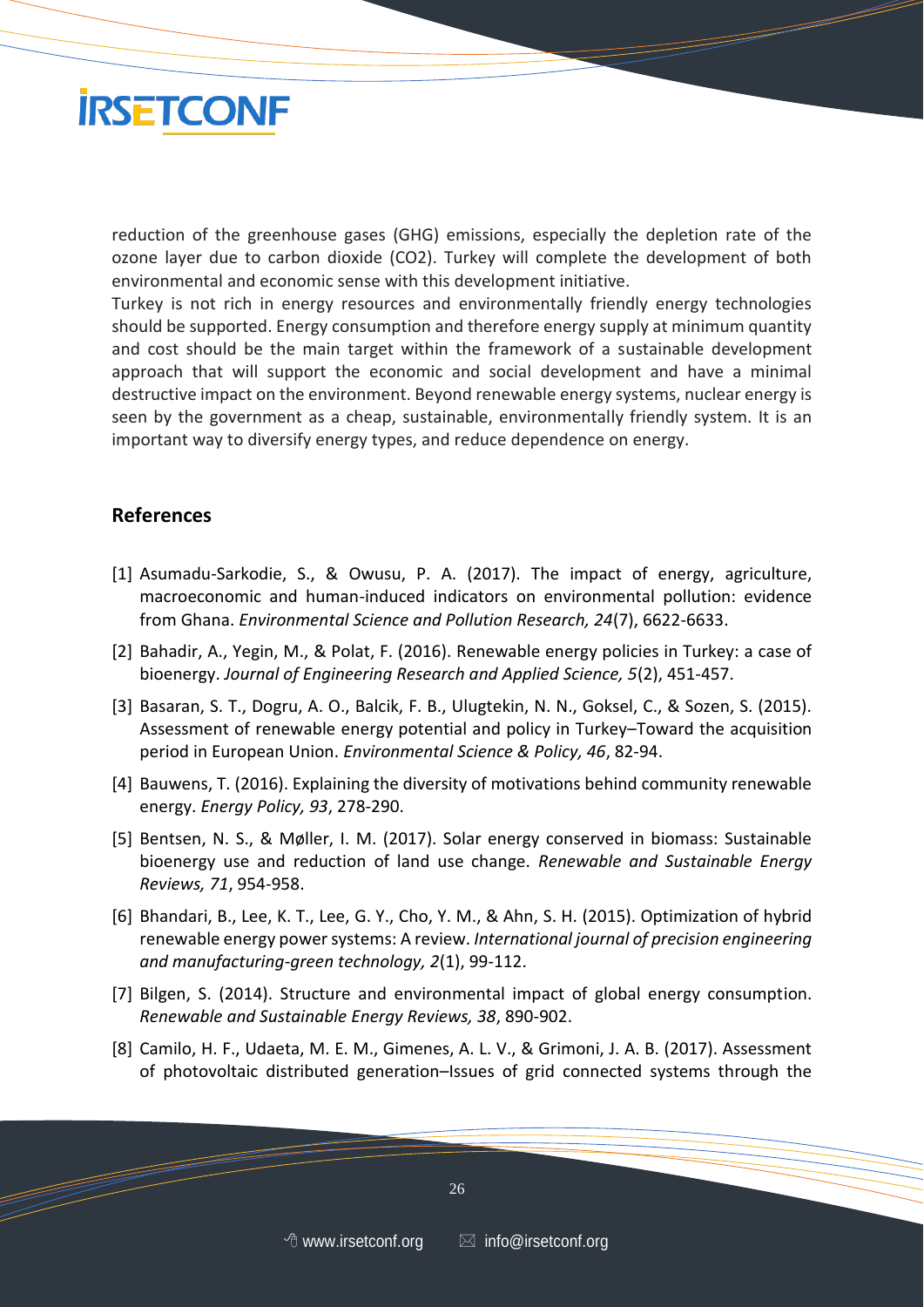

consumer side applied to a case study of Brazil. *Renewable and Sustainable Energy Reviews, 71*, 712-719.

- [9] Chodkowska-Miszczuk, J., Kulla, M., & Novotný, L. (2017). The role of energy policy in agricultural biogas energy production in Visegrad countries. *Bulletin of Geography. Socioeconomic Series, 35*(35), 19-34.
- [10] Dincer, I., & Acar, C. (2015). Review and evaluation of hydrogen production methods for better sustainability. *International journal of hydrogen energy, 40*(34), 11094-11111.
- [11]Dong, K., Sun, R., & Hochman, G. (2017). Do natural gas and renewable energy consumption lead to less CO2 emission? Empirical evidence from a panel of BRICS countries. *Energy, 141*, 1466-1478.
- [12] Ekpeni, L. E., Benyounis, K. Y., Nkem-Ekpeni, F., Stokes, J., & Olabi, A. G. (2014). Energy diversity through renewable energy source (RES)–a case study of biomass. *Energy Procedia, 61*, 1740-1747.
- [13] Eleftheriadis, I. M., & Anagnostopoulou, E. G. (2015). Identifying barriers in the diffusion of renewable energy sources. *Energy Policy, 80*, 153-164.
- [14] Feng, C., Zhang, H., & Huang, J. B. (2017). The approach to realizing the potential of emissions reduction in China: An implication from data envelopment analysis. *Renewable and Sustainable Energy Reviews, 71*, 859-872.
- [15] Furuoka, F. (2017). Renewable electricity consumption and economic development: New findings from the Baltic countries. *Renewable and Sustainable Energy Reviews, 71*, 450- 463.
- [16]Gralla, F., Abson, D. J., Møller, A. P., Lang, D. J., & von Wehrden, H. (2017). Energy transitions and national development indicators: A global review of nuclear energy production. *Renewable and Sustainable Energy Reviews, 70*, 1251-1265.
- [17]Gralla, F., John, B., Abson, D. J., Møller, A. P., Bickel, M., Lang, D. J., & von Wehrden, H. (2016). The role of sustainability in nuclear energy plans—What do national energy strategies tell us?. *Energy Research & Social Science, 22*, 94-106.
- [18]Hosenuzzaman, M., Rahim, N. A., Selvaraj, J., Hasanuzzaman, M., Malek, A. A., & Nahar, A. (2015). Global prospects, progress, policies, and environmental impact of solar photovoltaic power generation. *Renewable and Sustainable Energy Reviews, 41*, 284-297.
- [19]Hosseini, S. E., & Wahid, M. A. (2016). Hydrogen production from renewable and sustainable energy resources: promising green energy carrier for clean development. *Renewable and Sustainable Energy Reviews, 57*, 850-866.

 $27$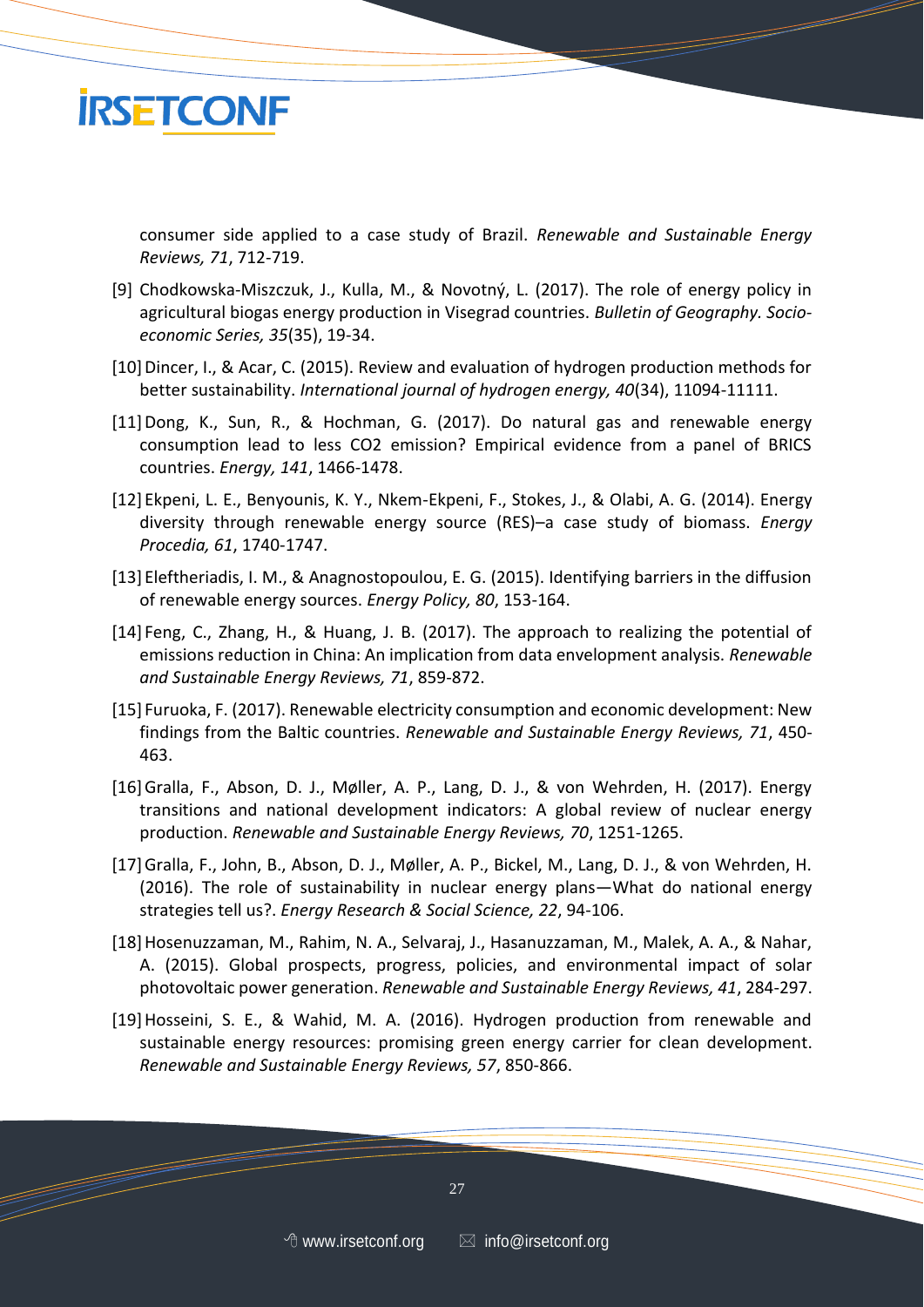

- [20]Jebli, M. B., & Youssef, S. B. (2017). The role of renewable energy and agriculture in reducing CO2 emissions: Evidence for North Africa countries. *Ecological indicators, 74*, 295-301.
- [21] Kar, S., Kumar, R., Kumar, P., Singh, M., Soni, P. G., Makarana, G., Joshi, D., & Kushwaha, M. (2017). C4 Photosynthesis and Biomass. *Int. J. Curr. Microbiol. App. Sci, 6*(3), 1567- 1574.
- [22] Kok, B., & Benli, H. (2017). Energy diversity and nuclear energy for sustainable development in Turkey. *Renewable Energy, 111*, 870-877.
- [23] Leme, M. M. V., Rocha, M. H., Lora, E. E. S., Venturini, O. J., Lopes, B. M., & Ferreira, C. H. (2014). Techno-economic analysis and environmental impact assessment of energy recovery from Municipal Solid Waste (MSW) in Brazil. Resources, *Conservation and Recycling, 87*, 8-20.
- [24] Liu, X., Zhang, S., & Bae, J. (2017). The nexus of renewable energy-agricultureenvironment in BRICS. *Applied Energy, 204*, 489-496.
- [25] Liu, Z., Guan, D., Wei, W., Davis, S. J., Ciais, P., Bai, J., ... & Andres, R. J. (2015). Reduced carbon emission estimates from fossil fuel combustion and cement production in China. *Nature, 524*(7565), 335.
- [26]Maity, J. P., Bundschuh, J., Chen, C. Y., & Bhattacharya, P. (2014). Microalgae for third generation biofuel production, mitigation of greenhouse gas emissions and wastewater treatment: Present and future perspectives–A mini review. *Energy, 78*, 104-113.
- [27]Mammadov, F. F. (2017). Solar Energy Plants' Sun Tracking Systems' Experimental Results and Energy Calculation. *International Journal of Energy Engineering, 7*(1), 28-31.
- [28]Melikoglu, M. (2016). The role of renewables and nuclear energy in Turkey׳ s Vision 2023 energy targets: Economic and technical scrutiny. *Renewable and Sustainable Energy Reviews, 62*, 1-12.
- [29]Melikoglu, M. (2017). Geothermal energy in Turkey and around the World: A review of the literature and an analysis based on Turkey's Vision 2023 energy targets. Renewable and Sustainable *Energy Reviews, 76*, 485-492.
- [30]Ministry of Development of Turkey. (2013). 10th Development Plan 2014–2018. Ankara, Turkey.
- [31]Owusu, P. A., & Asumadu-Sarkodie, S. (2016). A review of renewable energy sources, sustainability issues and climate change mitigation. *Cogent Engineering, 3*(1), 1167990.